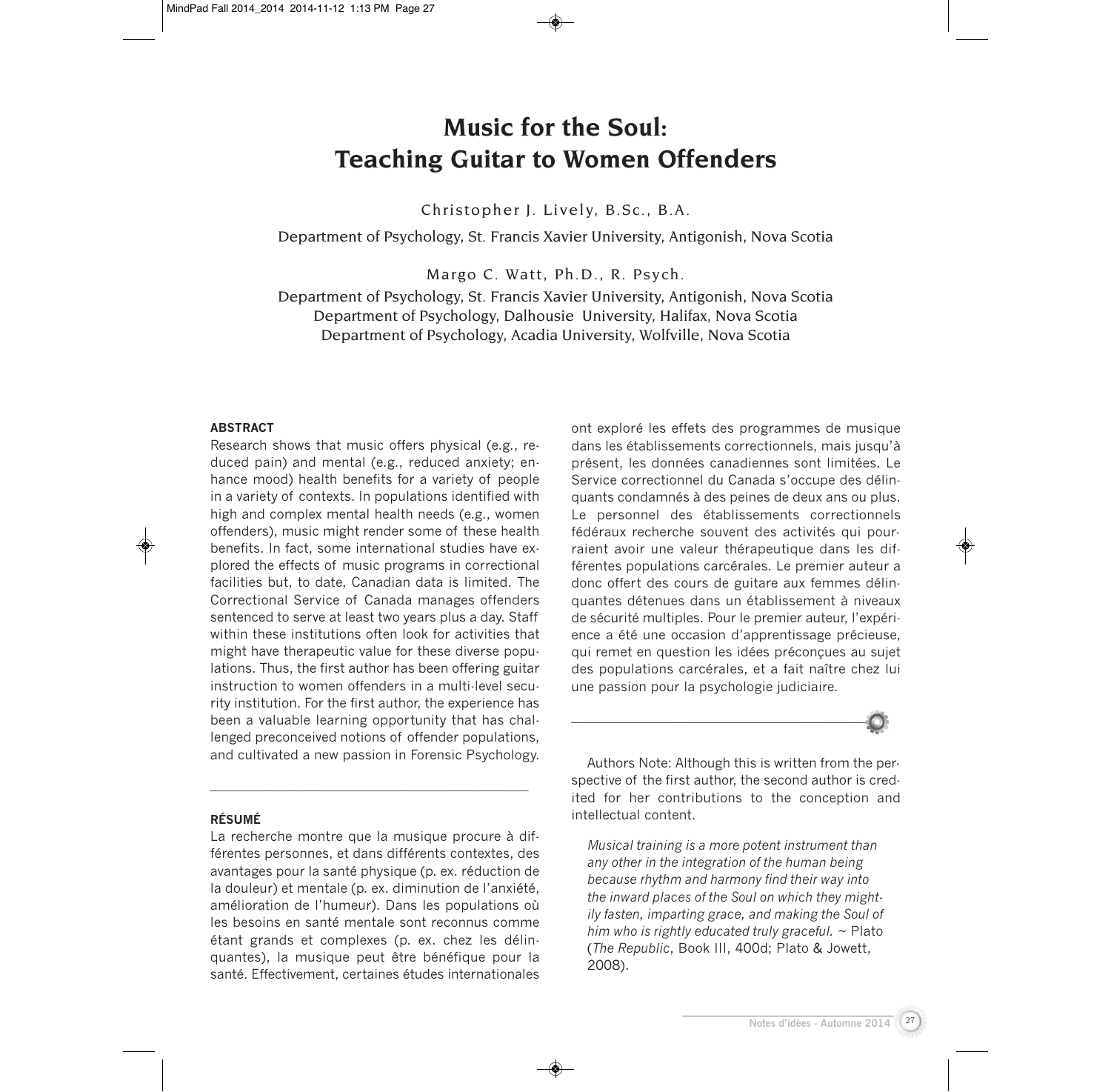

### **Music as a Historic Treatment and Current Supporting Research**

According to Plato, musical instruction is a valuable endeavour for people. Whether through music therapy  $(MT<sup>1</sup>; i.e., the planned use of musical ele$ ments by a music therapist, to accomplish therapeutic outcomes [Castillo-Pérez, Gómez-Pérez, Velasco, Pérez-Campos, & Mayoral, 2010]), music lessons (i.e., guided instruction on how to perform vocally or with an instrument), or just by listening to or playing an instrument, music appears to have the power to heal and enhance people's quality of life (McCaffrey, 2008). Arguably, music has been present in a variety of cultures for thousands of years (see Zatorre & Peretz, 2001), and used to treat a number of distressing symptoms. For example, some have referred to Greek philosophers (e.g., Asclepiades, Pythagoras, Xenocrates) using music to treat a variety of physical and mental illnesses (Hall, 1982; Hurt-Thaut, 2011). During the  $19<sup>th</sup>$  and  $20<sup>th</sup>$  centuries, some studies emerged reporting correlations between music and physiological changes, such as lowering blood pressure, heart rhythm, and respiratory patterns (Chan, 2007; Gali ska, 1987, as cited in Dobrzy ska, Cesarz, Rymaszewska, & Kiejna, 2006).

Despite the historic examples of music rendering positive health outcomes, music was not considered to be a formal method of treatment until after the Second World War (Dobrzy ska et al., 2006; Hurt-Thaut, 2011). It was observed that exposing music to soldiers recovering in hospitals appeared to produce physical, emotional, and social health benefits for these patients (Hurt-Thaut, 2011). Shortly thereafter, the use of music as a treatment emerged (Dobrzy ska et al., 2006) and standards of practice began to form for MT (Schulberg, 1981). Moreover, a number of organizations (e.g., American Music Therapy Association) and academic journals (e.g., *Journal*

<sup>1</sup> MT is presently not recognized as an empirically supported therapy by the American or Canadian Psychological Associations. The term is used throughout this article, however, so as to remain consistent with its use in the extant literature. For a discussion of evidence-based practice in music therapy, see Otera (2013).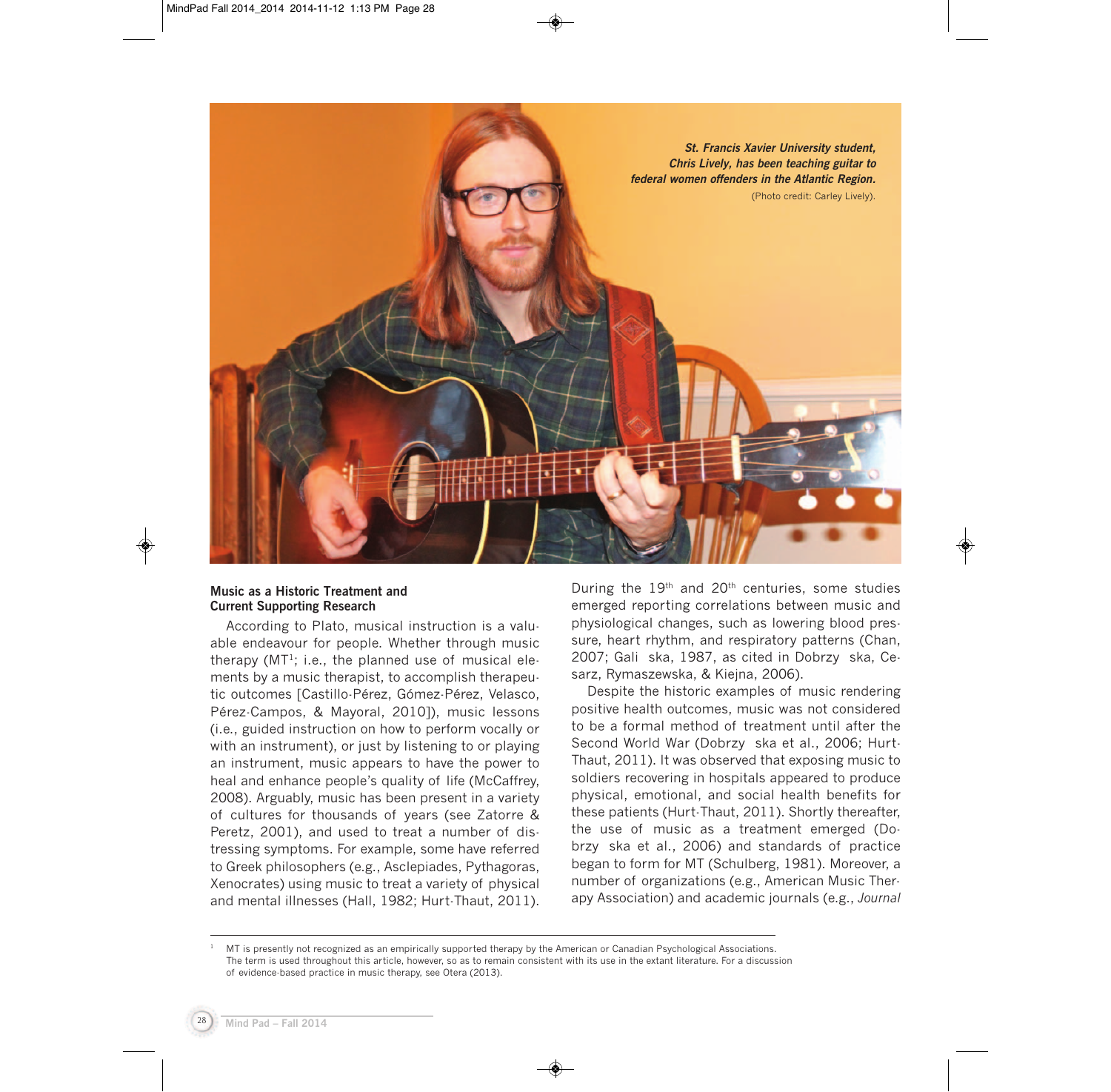*of Music Therapy*) were created as the result of recognizing MT as its own profession. There are many approaches used in MT (e.g., production, reproduction, and reception; see Mössler, Assmus, Heldal, Fuchs, & Gold, 2012), and some have suggested that these techniques can provide or promote sociability, emotional meaning, and evoke physical movement (Maratos, Crawford, & Procter, 2011). In fact, a recent literature review indicates that when MT is administered as an alternative or adjunctive treatment approach, adults' mental health outcomes were enhanced (Lee & Thyer, 2013).

MT is not the only way that music promotes positive health outcomes. Music listening or playing music has also been found to promote physical (e.g., reduced pain) and mental (e.g., reduced anxiety; enhance mood) health. For example, one study found that pediatric patients undergoing intravenous treatment expressed less pain and stress while listening to music (Hartling et al., 2013). Other studies have found that when cancer patients have the opportunity to select what music they would like to listen to, they report less pain in general immediately following music listening than cancer patients who just rest in bed (Huang, Good, & Zauszniewski, 2010). Another study reports that different music activities (e.g., singing, music listening, and playing instruments) have been found to reduce aspects of mental health (e.g., depression and anxiety, anger, and stress, respectively) in clients identified with alcohol dependence (Hwang & Oh, 2013). Still, others (e.g., Twiss, Seaver, & McCaffrey, 2006) have found that listening to music during and after surgery (vs. not listening to music) reduced anxiety in patients undergoing coronary artery bypass surgery.

### **Music in Corrections: A Potential Therapeutic Activity for Women Offenders**

Given its recognized physical and mental health benefits, some have wondered whether music might yield other therapeutic effects, such as the rehabilitation (e.g., reduction in recidivism and improved mental health) of criminal offenders. Hoskyns (1988), for example, found that 40% of a British sample of adult recidivist offenders ( $N = 15$ ) indicated that they felt their participation in an MT program lowered their risk of re-offending. An American study found that patients in a forensic psychiatric hospital reported less stress and enhanced mood following three months of MT (Thaut, 1987, 1989). Similarly, Australian researchers found that offenders revealed more self-ex-

pression and relaxation, and less stress, immediately following 12 sessions of MT (Daveson & Edwards, 2001). To date, no published results are available for Canadian carceral institutions.

The Correctional Service of Canada (CSC) manages 56 federal institutions across the country, housing offenders who have been sentenced to serve at least two years plus a day. CSC's mission is to contribute to public safety by assisting offenders to become law-abiding citizens through safe, secure, and dignified methods (CSC, 2012a). Consequently, CSC offers a number of programs (e.g., violence prevention, treatment for substance abuse, and rehabilitation for sex offenders) designed to rehabilitate offenders (CSC, 2011). Mental health teams, including psychologists, social workers, and other mental health care professionals, serve an important role in federal institutions. These teams strive to address the ever-increasing mental health needs of offenders, especially women offenders. Almost one-third (29%) of female offenders, versus 13% of male offenders, have at least one mental health problem (CSC, 2013), and often are comorbid with other disorders (this can include mood  $[9.8\%]$ , anxiety  $[16.2\%]$ , and psychotic [17.7%] disorders) (Brink, Doherty, & Boer, 2001).

Women offenders account for only six percent of the Canadian federal population (Mahony, 2011), but their numbers have been increasing exponentially (650%) over the past 30 years; from 93 women in 1981 to 604 women in 2012 (Matheson, Doherty, & Grant, 2009; Sapers, 2012). Women offenders tend to have different needs as compared to their male counterparts (Kong & AuCoin, 2008). Women (vs. men) offenders are more apt to report histories of emotional abuse, childhood maltreatment, sexual abuse and/or violence, intimate partner violence, and having children removed from their care (Loper & Levitt, 2011). Women's institutions are tasked with managing a population with high and complex needs, including mental health needs. Managers within these institutions often look for resources and activities that might have therapeutic value. Considering that the literature reports a number of mental health benefits of music, and the fact that women offenders tend to have high mental health needs, offering music lessons to women offenders with high mental health needs was seen as a potential therapeutic activity. Thus, I accepted an opportunity to provide a service of music instruction with offenders.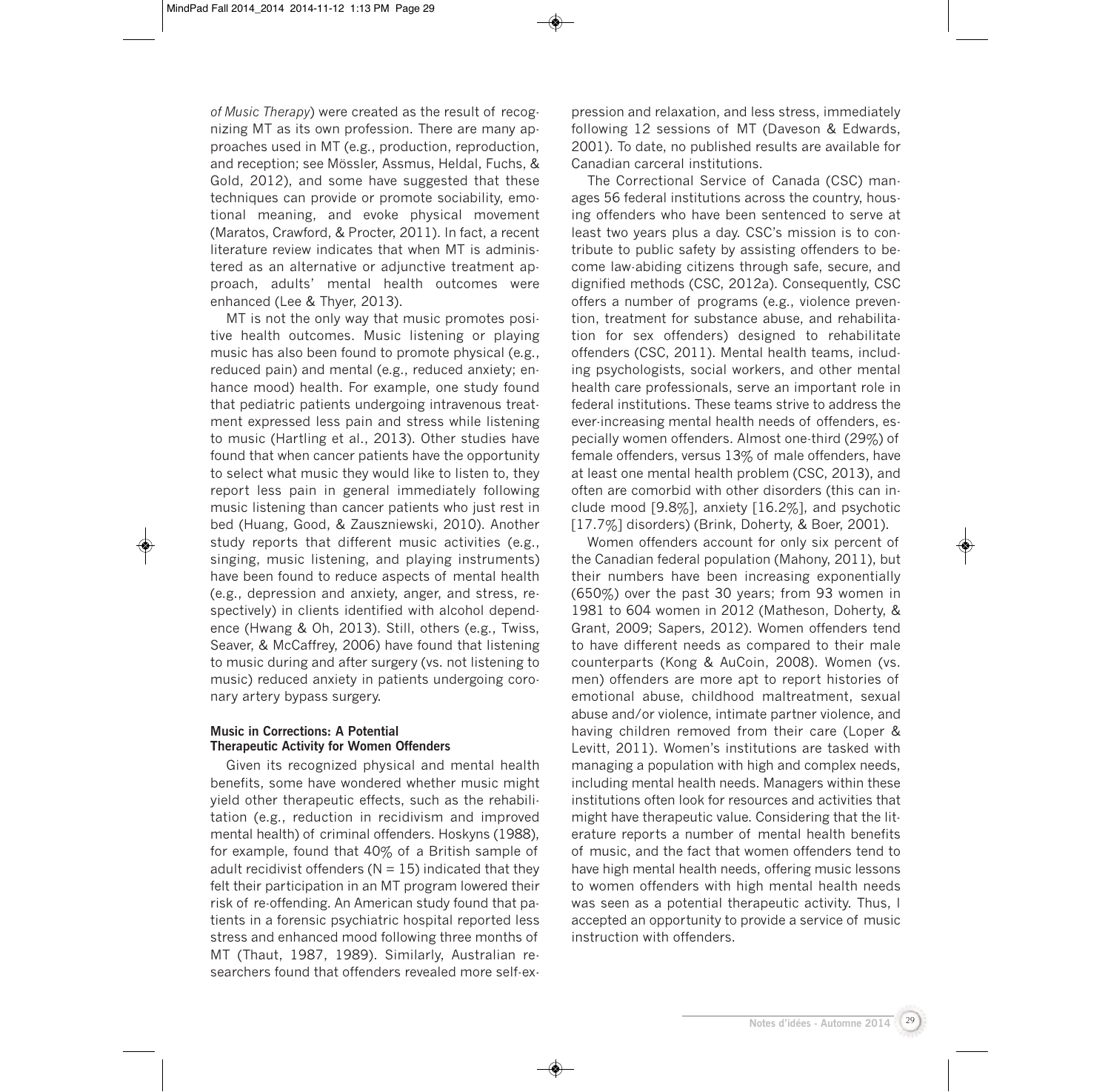## **The Experience of Providing Music Instruction inside a Women's Prison**

Nova Institution (Truro NS) is one of five federal correctional facilities for women. Nova is a multi-level security facility with a capacity for 80 offenders (CSC, 2012b), and was the first prison that I had the opportunity to visit as part of my Forensic Psychology class at St. Francis Xavier University (StFX). The exposure to Nova Institution sparked my curiosity about prisons, and inspired me to learn more about the role of psychology in correctional settings. This eventually led me to apply to a new program offering at StFX; namely, a 2-year Special Concentration in Forensic Psychology (Cameron-McCarron, 2013; see Lively, 2014). Shortly after being accepted into the new Concentration, a unique opportunity arose to provide guitar lessons to one of the women offenders at Nova Institution. This particular woman had been identified as having severe and complex mental health needs, and staff was exploring various options for engaging her in activities with a potential to be therapeutic. Given my musical background (e.g., Juno and East Coast Music Awards nominations), experience, and perceived suitability for working with vulnerable individuals, my professor felt that I would be a good fit to provide music instruction for this particular offender. Starting in September 2013, I travelled to Nova Institution once or twice a week to provide basic guitar instruction to this one woman. Lessons ended when she was released to a half-way house two months later but, by that time, other women became interested in taking lessons. To date, I have provided guitar lessons to eleven women from different security areas of the prison, including the maximum security unit.

Anecdotally, the women have reported that they enjoy the guitar lessons. Moreover, staff members have indicated that offenders look forward to the weekly sessions. This subjective oral feedback raised questions as to whether these guitar lessons were rendering therapeutic benefits. Currently, these questions remain unanswered and are the subject of further investigation. Consequently, my professor and I applied for ethics approval to collect feedback from the women participants in order to assess the perceived value of the guitar lessons (e.g., reduced stress and anxiety, enhance mood and self-esteem). It is hoped that collecting this future data will guide the design of a more formalized program of music education and participation that may contribute to the rehabilitation and therapeutic activities for women offenders.

Teaching guitar to a group of incarcerated women has been a unique learning experience. I initially felt quite apprehensive about this task, and was sensitive to the fact that these women are part of a vulnerable population. Although I had previous exposure to offenders through my Forensic Psychology class, this would be my first time working directly one-on-one with offenders. Working with people in any capacity can be challenging, but given the type of clientele (e.g., clinical offending population), I was determined to ensure that my interaction with this population was conducted properly and professionally. As a male going into an all female offender institution, I wondered whether my sex/gender would pose a challenge. Although my task was simply to provide basic music lessons (i.e., not MT), I had hoped that my being male would not add stress to their lives (e.g., induce fear or traumatic memories). Research (e.g., Loper & Levitt, 2011) shows that women offenders often have experienced maltreatment (e.g., emotional and sexual abuse and/or violence) by male partners. As such, I wanted to ensure my sex/gender would not be a source of apprehension for the women if previous traumatic histories existed. Instead, I hoped that our interactions via music might offer an example of what a healthy male-female professionally-based relationship could look like (e.g., proper use of personal boundaries, polite communication). Through both the encouragement from my professor, classmates, and institution staff, and from building rapport with the women, my initial concerns soon diminished. I quickly realized that I was learning as much, if not more, from the women than what I was providing through guitar instruction. Through working with these women, I have learned how mistaken were some of my preconceived notions about prisons, offenders, guards; how diverse was this population; and how important are the women's attitudes, perspectives, future aspirations, and humour in remaining optimistic about their circumstances. Many of my ideas of prison prior to this experience were shaped by prime-time television dramas (e.g., *Orange is the New Black*). I had expected the interaction with the women to be manic and stereotypical (e.g., of bad character, scary), but I'm pleased to report that all contact was normal and non-dramatic; completely opposite to what I had presumed.

This experience has also been valuable in shaping my own personal and academic goals. Having this opportunity has catalyzed my passion for clinical psychology and interest in forensic psychology,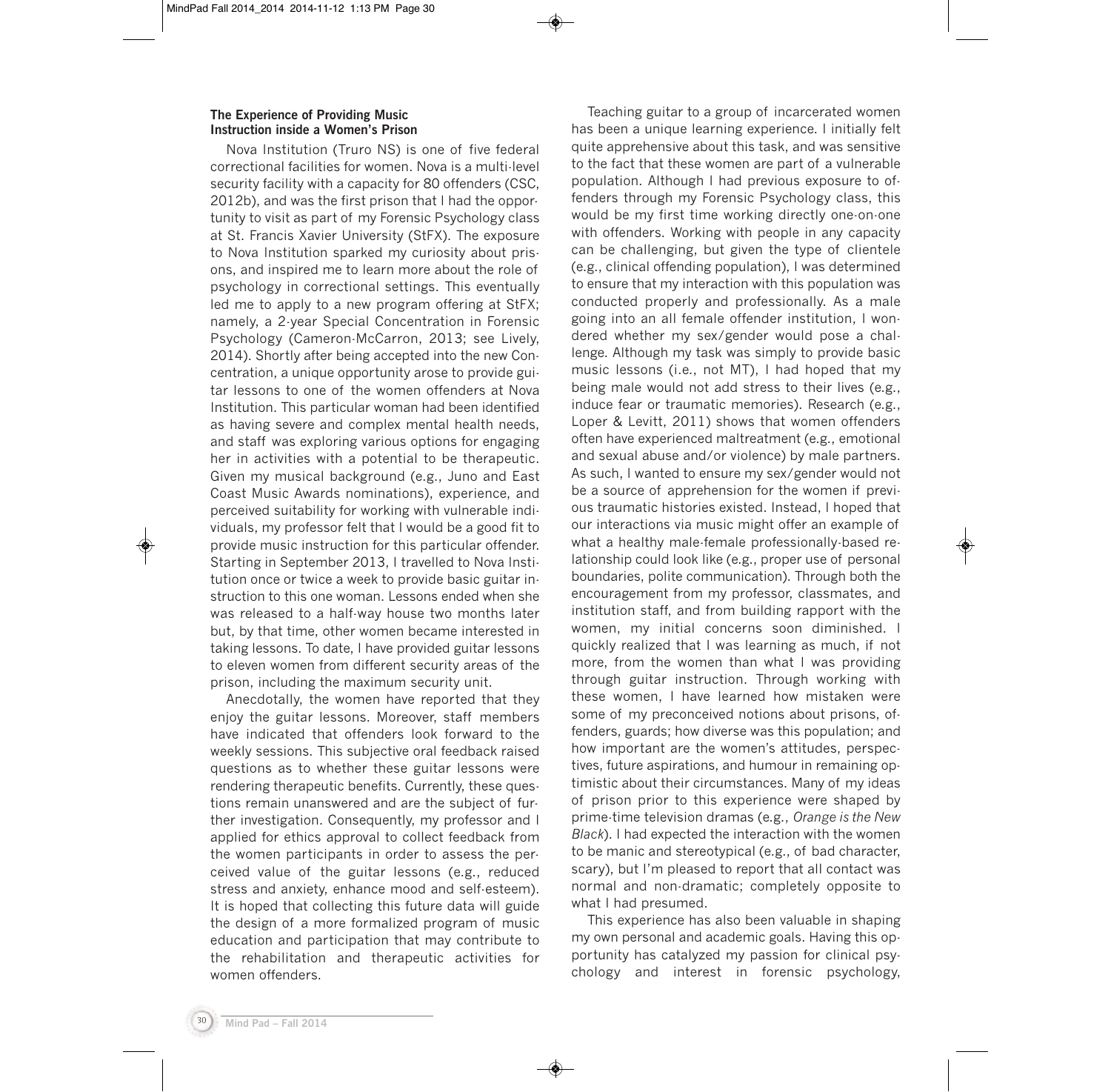particularly the idea of working with and researching correctional populations. Currently, I am continuing with this endeavour in hopes to hone my clinical training skills and to provide a service to the women and CSC. I hope that our future research initiative will lead to answers for questions such as: does music instruction "impart grace onto the soul" or, at least, hope? Based on my own observations and learning experiences thus far, I concur with Plato's notions. Indeed, many of the women have exhibited rhythm and harmony from within themselves that they may not have known was there. To have a front row seat and see "gracefulness" being manifested in action has warmed my soul, and left me feeling both "rightly educated" and truly grateful.

#### **References**

Brink, J. H., Doherty, D., & Boer, A. (2001). Mental disorder in federal offenders: A Canadian prevalence study. *International Journal Of Law And Psychiatry*, *24*, 339-356. doi: 10.1016/S0160-2527(01)00071-1

\_\_\_\_\_\_\_\_\_\_\_\_\_\_\_\_\_\_\_\_\_\_\_\_\_\_\_\_\_\_\_\_\_\_\_\_\_\_\_\_\_\_\_\_\_\_\_\_\_\_

- Cameron-McCarron, S. (2013, November 6). StFX launches special concentration in forensic psychology. Retrieved from http://www.stfx.ca/news/view/11621/
- Castillo-Pérez, S., Gómez-Pérez, V., Velasco, M. C., Pérez-Campos, E., & Mayoral, M. -A. (2010). Effects of music therapy on depression compared with psychotherapy. *The Arts in Psychotherapy*, *37*, 387-390. doi: 10.1016/j.aip.2010.07.001
- Chan, M. F. (2007). Effects of music on patients undergoing a C-clamp procedure after percutaneous coronary interventions: A randomized controlled trial. *Heart and Lung, 36,* 431-439.
- Correctional Service Canada. (2011, November 11). Correctional program descriptions. Retrieved from http://www.csc-scc.gc.ca/text/prgrm/cor-pro-2009 eng.shtml
- Correctional Service Canada. (2012a, October 22). About us. Retrieved from http://www.csc-scc.gc.ca/aboutus/index-eng.shtml
- Correctional Service Canada. (2012b, November 1). Nova institution for women. Retrieved from http://www.cscscc.gc.ca/institutions/001002-1003-eng.shtml
- Correctional Service Canada. (2013, June 21). Mental health strategy. Retrieved from http://www.cscscc.gc.ca/publications/005007-3020-eng.shtml
- Daveson, B. A., & Edwards, J. (2001). A descriptive study exploring the role of music therapy in prisons. *The Arts in Psychotherapy*, *28*, 137-141. doi: 10.1016/S0197- 4556(00)00089-7
- Dobrzy ska, E., Cesarz, H., Rymaszewska, J., & Kiejna, A. (2006). Music therapy – history, definitions and application. *Archives of Psychiatry and Psychotherapy, 8,* 47-

52.

- Hall, M. P. (1982). *The therapeutic value of music including the philosophy of music*. Los Angeles, CA: Philosophical Research Society, Inc.
- Hartling, L., Newton, A. S., Liang, Y., Jou, H., Hewson, K., Klassen, T. P., & Curtis, S. (2013). Music to reduce pain and distress in the pediatric emergency department: A randomized clinical trial. *JAMA Pediatrics, 167,* 826- 835. doi: 10.1001/jamapediatrics.2013.200
- Hoskyns, S. (1988). Studying group music therapy with adult offenders: Research in progress. *Psychology Of Music*, *16*, 25-41. doi: 10.1177/0305735688161003
- Huang, S., Good, M., & Zauszniewski, J. A. (2010). The effectiveness of music in relieving pain in cancer patients: A randomized controlled trial. *International Journal Of Nursing Studies*, *47*, 1354-1362. doi: 10.1016/j.ijnurstu.2010.03.008
- Hurt-Thaut, C. (2011). Clinical practice in music therapy. In S. Hallam, I. Cross, & M. Thaut (Eds.), *The oxford handbook of music psychology* (pp. 503-514). Oxford, UK: Oxford University Press.
- Hwang, E., & Oh, S. (2013). A comparison of the effects of music therapy interventions on depression, anxiety, anger, and stress on alcohol-dependent clients: A pilot study. *Music and Medicine, 5,* 136-144.
- Kong, R., & AuCoin, K. (2008). Female offenders in Canada. *Juristat, 28,* 1-23.
- Lee, J., & Thyer, B. A. (2013). Does music therapy improve mental health in adults? A review. *Journal of Human Behavior in the Social Environment, 23,* 591-603. doi: 10.1080/10911359.2013.766147
- Lively, C. J. (2014). If you build it, they will come: New special concentration in forensic psychology offered at StFX. Manuscript submitted for publication.
- Loper, A., & Levitt, L. (2011). Mental health needs of female offenders. In T. J. Fagan, R. K. Ax (Eds.), *Correctional mental health: From theory to best practice* (pp. 214-234). Thousand Oaks, CA US: Sage Publications, Inc.
- Mahony, T. H. (2011). Women and the criminal justice system. *Women in Canada: A gender-based statistical report* (6th ed., Catalogue N 89-503-X). Ottawa, ON: Statistics Canada.
- Maratos, A., Crawford, M. J., & Procter, S. (2011). Music therapy for depression: It seems to work, but how?. *British Journal Of Psychiatry*, *199*, 92-93.
- Matheson, F. I., Doherty, S., & Grant, B. A. (2009). *Women offender substance abuse programming and community reintegration.* Ottawa, ON: Correctional Service of Canada.
- McCaffrey, R. (2008). Music listening: Its effect in creating a healing environment. *Journal of Psychosocial Nursing and Mental Health Services, 46,* 39-44. doi: 10.3928/02793695-20081001-08
- Mössler, K., Assmus, J., Heldal, T., Fuchs, K., & Gold, C. (2012). Music therapy techniques as predictors of